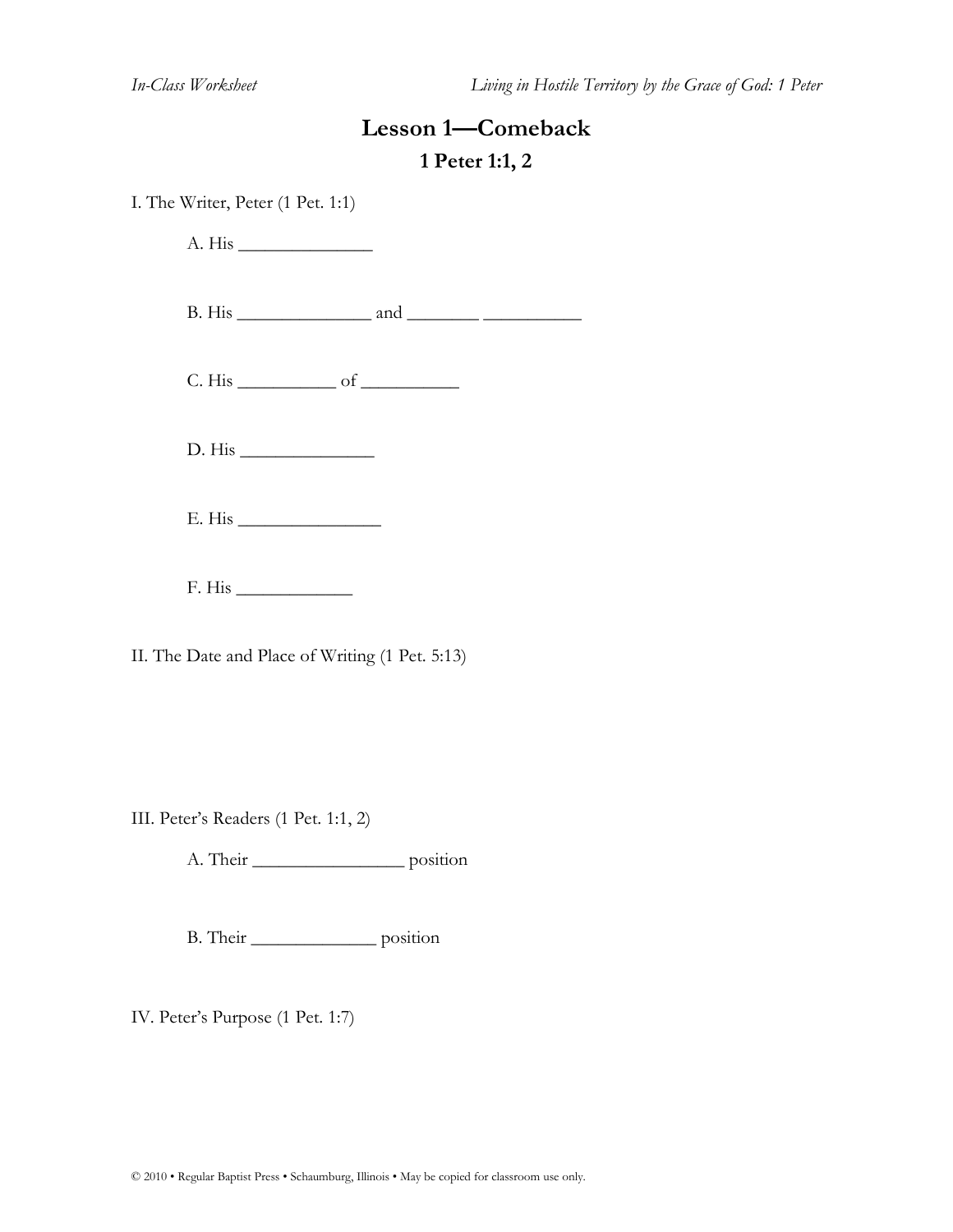### **Lesson 2—Sometimes It Hurts 1 Peter 1:3–12**

I. The Present Position of the Believer (1 Pet. 1:3–5)

A. A living \_\_\_\_\_\_\_\_ (1:3)

B. A reserved \_\_\_\_\_\_\_\_\_\_\_\_\_\_\_ (1:4)

 $C. A secure$  (1:5)

II. The Present Trials of the Believer (1 Pet. 1:6, 7)

A. The \_\_\_\_\_\_\_\_\_\_\_\_\_ of trials (1:6)

B. The  $\qquad$  of trials (1:7)

III. The Present Joy of the Believer (1 Pet. 1:8)

A. The believer's \_\_\_\_\_\_\_\_\_\_\_\_\_\_\_\_\_\_\_\_\_\_ to Christ (1:8)

B. The believer's \_\_\_\_\_\_\_\_\_\_\_\_\_\_ in Christ (1:8)

IV. The Future Blessings of the Believer (1 Pet. 1:9–12)

A. The of their salvation (1:9)

B. The \_\_\_\_\_\_\_\_\_\_\_\_\_ of their salvation (1:10–12)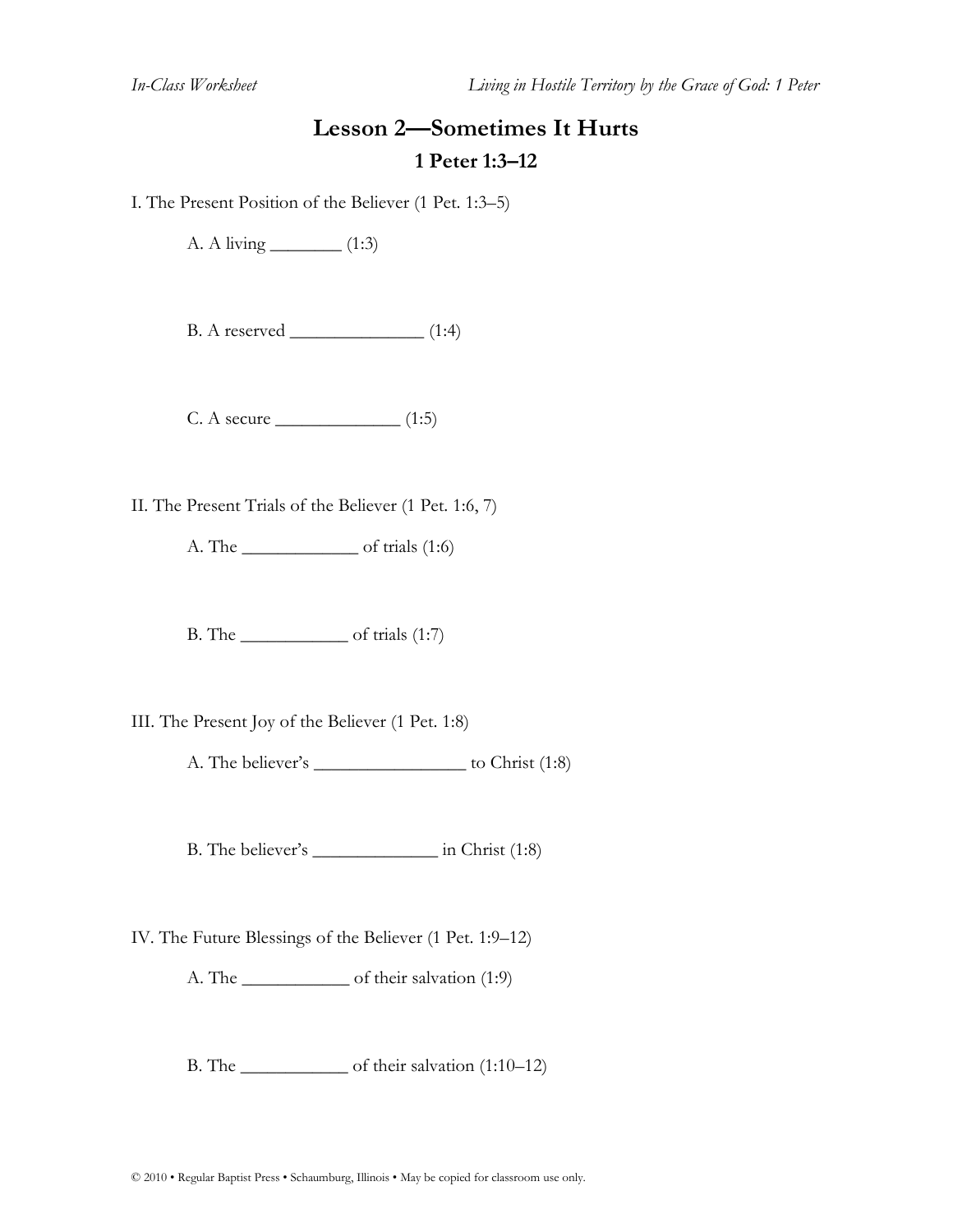### **Lesson 3—Not Sinless, but Sinning Less 1 Peter 1:13–16**

I. The Prerequisites for Holiness (1 Pet. 1:13)

A. Be \_\_\_\_\_\_\_\_\_\_

B. Be \_\_\_\_\_\_\_\_\_\_\_\_\_\_\_\_

C. Be \_\_\_\_\_\_\_\_\_\_\_\_

II. The Command for Holiness (1 Pet. 1:14, 15b)

A. \_\_\_\_\_\_\_\_\_\_\_\_\_\_\_ stated (1:14)

B. \_\_\_\_\_\_\_\_\_\_\_\_\_\_\_ stated (1:15b)

III. The Reason for Holiness (1 Pet. 1:15a, 16)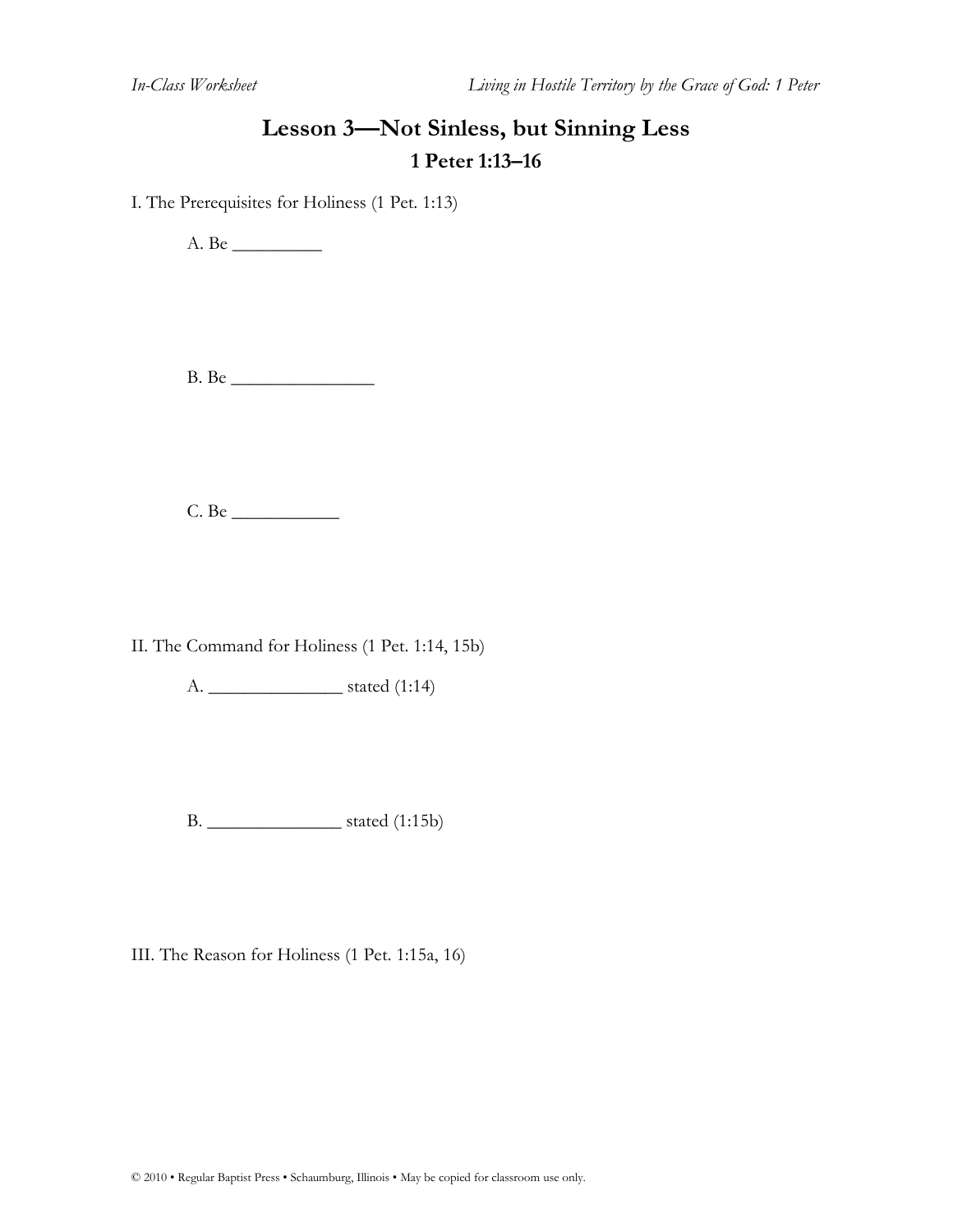### **Lesson 4—Loving Fervently 1 Peter 1:17–25**

I. The Command to Fear the Lord (1 Pet. 1:17–21)

A. The statement of the command (1:17)

B. The reasons for the command (1:17–21)

1. Because of the \_\_\_\_\_\_\_\_\_\_\_\_\_ of the \_\_\_\_\_\_\_\_\_\_\_ (v. 17)

2. Because of the  $\qquad \qquad$  of the  $\qquad \qquad$  (vv. 18, 19)

3. Because of our  $\frac{\cdot}{\cdot}$  and  $\frac{\cdot}{\cdot}$  in  $\frac{\cdot}{\cdot}$   $\cdot$   $\cdot$   $\cdot$   $\cdot$   $\cdot$   $($ vv. 20, 21)

II. The Command to Love Fellow Believers (1 Pet. 1:22–25)

A. The statement of the command (1:22)

B. The reasons for the command (1:22–25)

1. Because of their  $\qquad \qquad$  to the  $\qquad \qquad$  (v. 22)

2. Because of their \_\_\_\_\_\_\_\_\_\_\_\_\_\_\_\_\_\_\_\_\_\_ (vv. 23–25)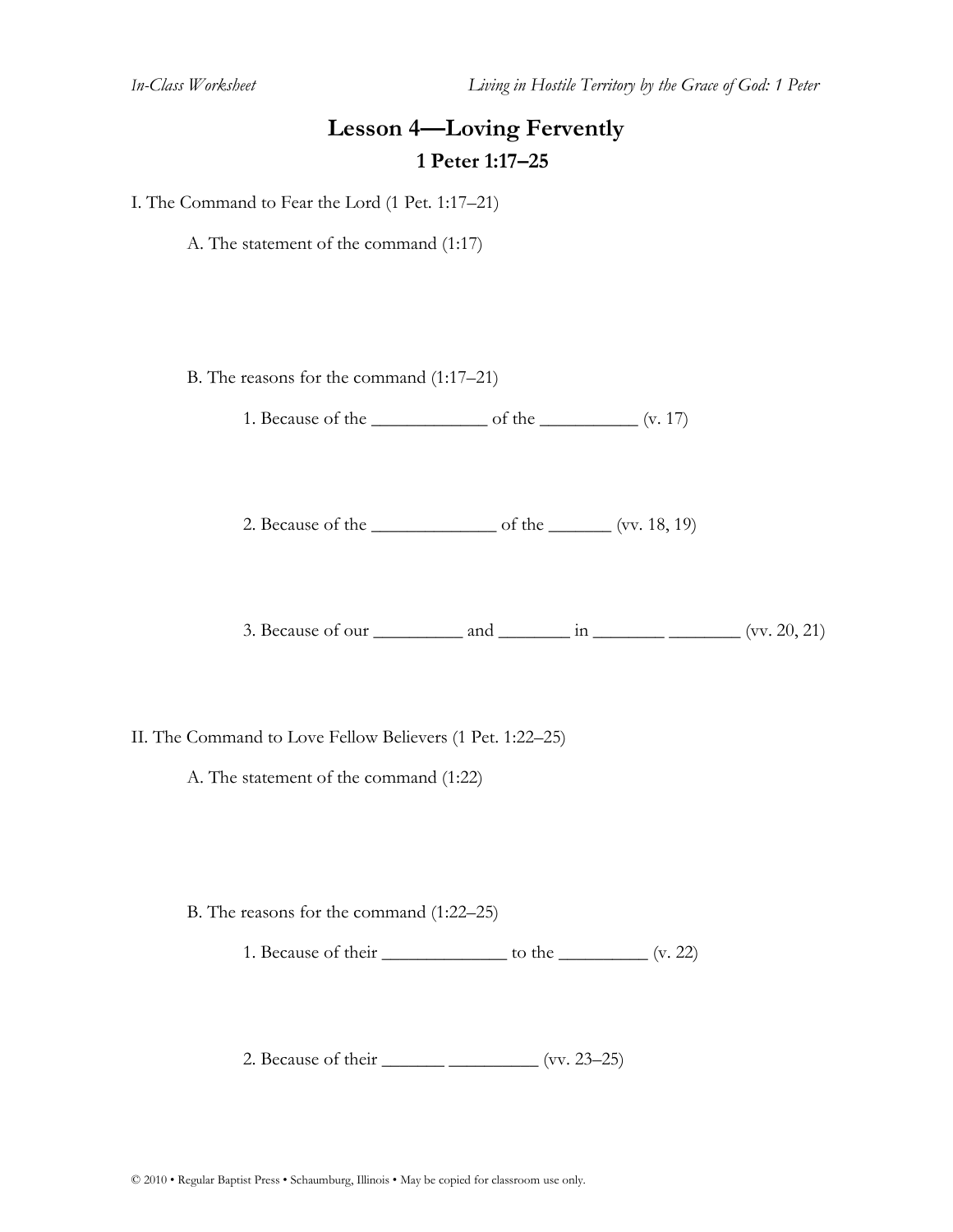# **Lesson 5—Declaring His Praise 1 Peter 2:1–12**

I. Believers as Growing Christians (1 Pet. 2:1–3)

A. Lay aside  $(2:1)$ 

B. Desire \_\_\_\_\_\_\_ \_\_\_\_\_\_\_\_ (2:2, 3)

II. Believers as Living Stones (1 Pet. 2:4–8)

A. Their  $\qquad \qquad$  and  $\qquad \qquad$  (2:5)

B. Their \_\_\_\_\_\_\_\_\_\_\_\_\_\_\_ (2:4, 6–8)

1. A \_\_\_\_\_\_\_\_\_\_\_\_\_ Stone (v. 4)

2. A  $\qquad$  Cornerstone (v. 6)

3. A \_\_\_\_\_\_\_\_\_\_\_\_\_ Stone (vv. 6, 7)

4. An \_\_\_\_\_\_\_\_\_\_\_\_ Stone (v. 7)

5. A \_\_\_\_\_\_\_\_\_\_\_\_ Stone (v. 8)

III. Believers as Individual Priests (1 Pet. 2:5, 9, 10)

A. \_\_\_\_\_\_\_\_ priests (2:5)

B. \_\_\_\_\_\_\_\_\_\_ priests (2:9, 10)

IV. Believers as Sojourning Pilgrims (1 Pet. 2:11, 12)

A. Their  $(2:11)$ 

B. Their \_\_\_\_\_\_\_\_\_\_\_\_\_\_\_\_\_\_\_\_\_\_ (2:11, 12)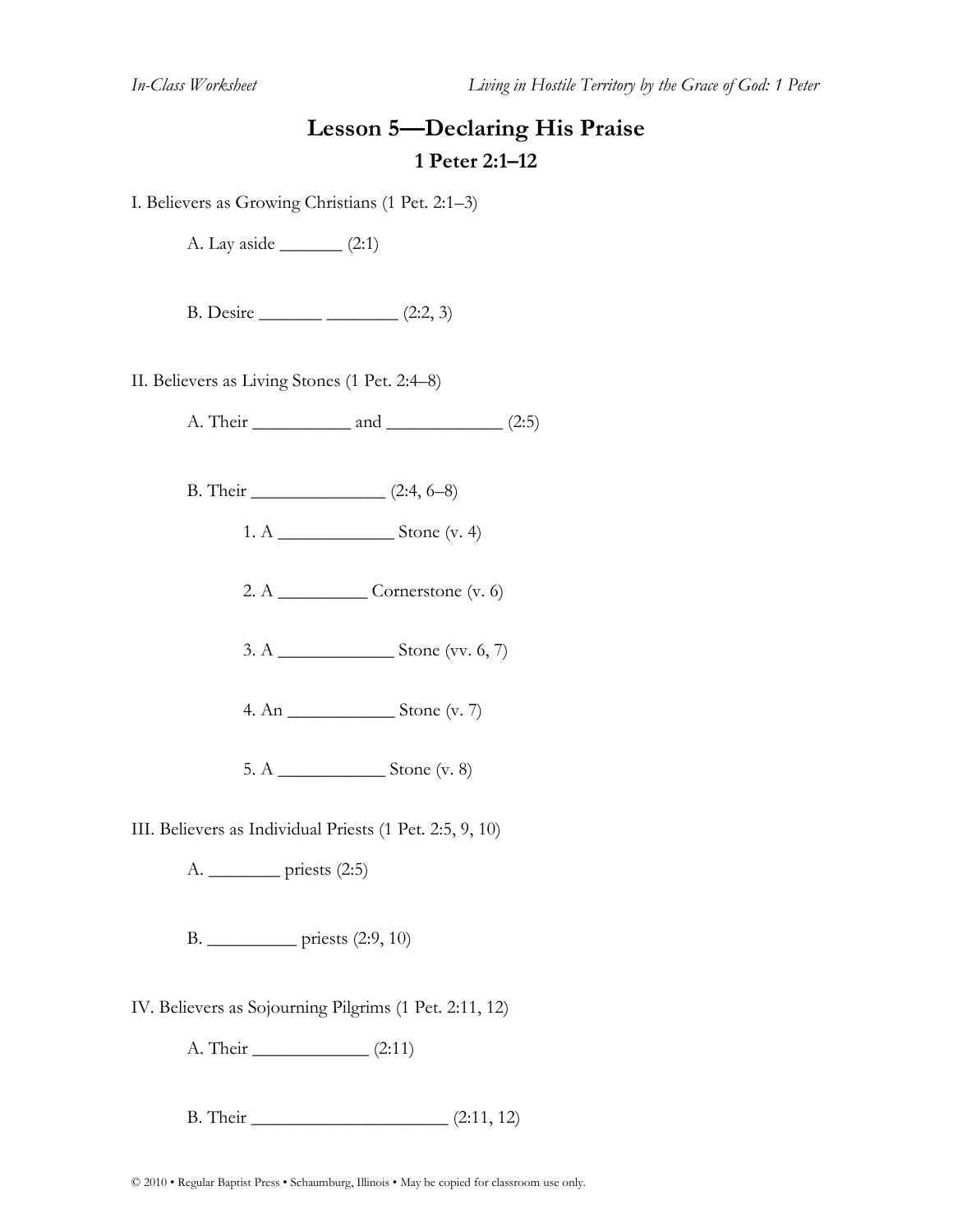### **Lesson 6—Submit? . . . Me? 1 Peter 2:13–20**

I. Submission of Believers to Government (1 Pet. 2:13–17)

A. The \_\_\_\_\_\_\_\_\_\_\_\_\_ of submission (2:13)

B. The \_\_\_\_\_\_\_\_\_\_\_ for submission (2:13)

 $C.$  The  $\frac{C_{12}C_{21}}{C_{12}} = \frac{C_{12}C_{13}}{C_{12}} = \frac{C_{12}C_{13}}{C_{12}} = \frac{C_{12}C_{13}}{C_{12}} = \frac{C_{12}C_{13}}{C_{12}}$ 

D. The of submission  $(2:15)$ 

E. A  $\qquad$  in submission (2:16)

F. Final \_\_\_\_\_\_\_\_\_\_\_\_\_\_\_\_ on submission (2:17)

- II. Submission of Believers to Employers (2:18–20)
	- A. The \_\_\_\_\_\_\_\_\_\_\_\_ for submission (2:18)

B. The  $\frac{1}{2}$  in submission (2:18)

C. The  $\frac{1}{\sqrt{2}}$   $\frac{1}{\sqrt{2}}$   $\frac{1}{\sqrt{2}}$  should submit (2:18)

D. The  $\frac{1}{2}$  because of submission (2:19, 20)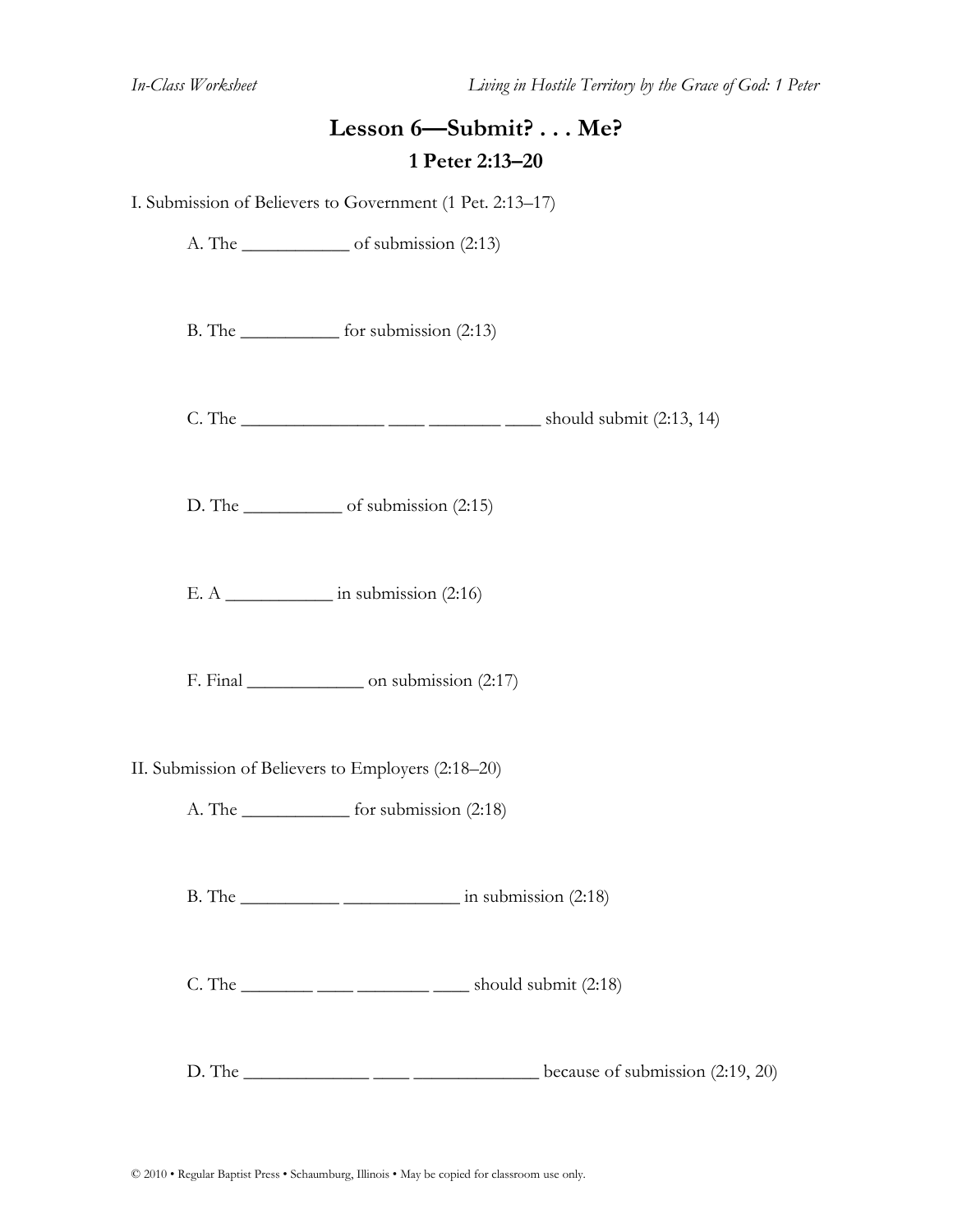# **Lesson 7—Jesus, Example of Submission 1 Peter 2:21–25**

I. The \_\_\_\_\_\_\_\_ to Suffering (1 Pet. 2:21)

II. The \_\_\_\_\_\_\_\_\_\_\_\_ of Christ's Suffering (1 Pet. 2:22, 23)

 $A.$  in suffering  $(2:22)$ 

B. \_\_\_\_\_\_\_\_\_\_\_ in suffering (2:22)

C. \_\_\_\_\_\_\_\_\_\_\_\_ in suffering (2:23)

D. \_\_\_\_\_\_\_\_\_\_\_\_\_\_\_\_\_\_\_\_ in suffering (2:23)

E. \_\_\_\_\_\_\_\_\_\_\_\_\_\_\_\_ in suffering (2:23)

III. The \_\_\_\_\_\_\_\_\_\_\_\_ of Christ's Suffering (1 Pet. 2:24, 25)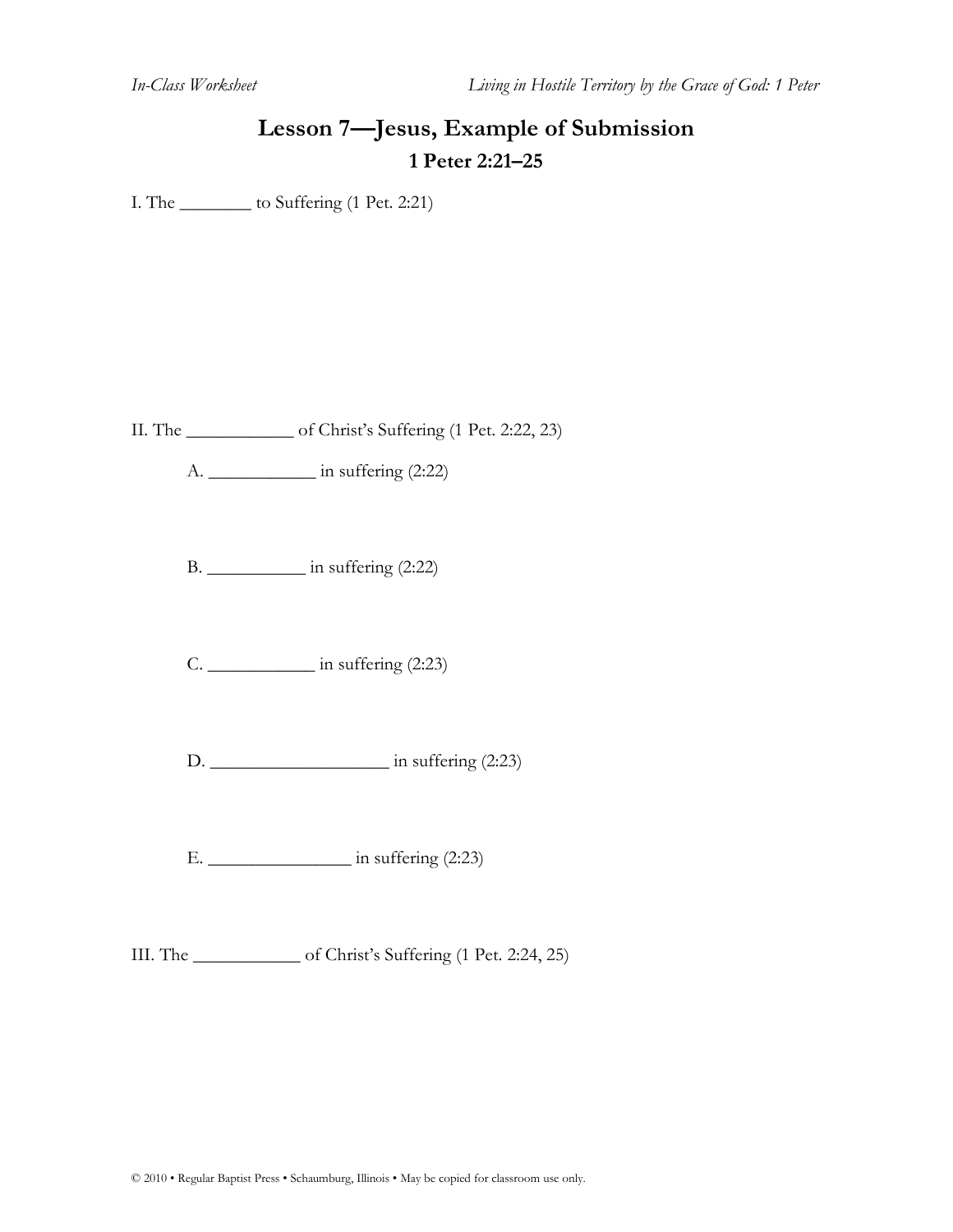### **Lesson 8—Marriage Matters 1 Peter 3:1–7**

I. The Christian Wife (1 Pet. 3:1–6)

A. The wife's subjection (3:1, 2, 5, 6)

1. The \_\_\_\_\_\_\_\_\_\_\_\_\_\_\_\_\_\_\_\_\_\_ concerning subjection (v. 1)

2. The  $\qquad$  of subjection (vv. 1, 2)

3. The  $\qquad$  of subjection (vv. 5, 6)

B. The wife's adorning (3:3–5)

1.  $\qquad \qquad \text{adorning (v. 3)}$ 

2. \_\_\_\_\_\_\_\_\_\_ adorning (vv. 4, 5)

II. The Christian Husband (1 Pet. 3:7)

A. His  $\frac{1}{2}$  to his wife (3:7)

B. The results of  $\qquad$  to  $\qquad$  the  $\qquad$  (3:7)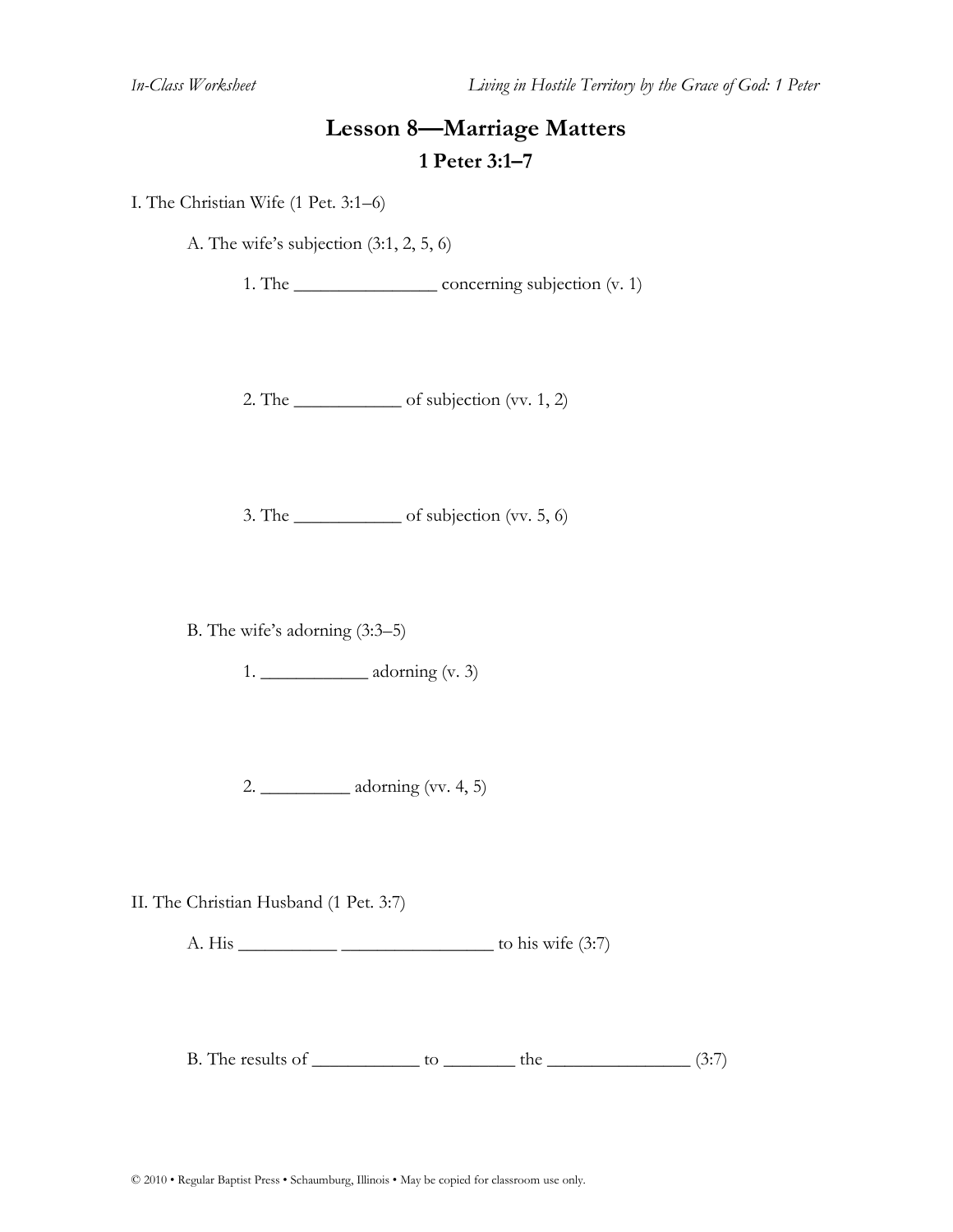# **Lesson 9—Building Lasting Relationships 1 Peter 3:8–12**

I. Instructions about Building Relationships (1 Peter 3:8–11)

| A. Be _____ _________ (3:8)                                                                             |  |  |
|---------------------------------------------------------------------------------------------------------|--|--|
|                                                                                                         |  |  |
|                                                                                                         |  |  |
| D. Use $\frac{\qquad (3:9-11)}{2}$                                                                      |  |  |
| II. Reasons for the Instructions (3:9, 10, 12)<br>A. They show us the $\_\_\_\_\_\_\_\_\_\_\_\_$ (v. 9) |  |  |
| B. They lead to $\_\_\_\_\_\_\_\_\_\$ (v. 9)                                                            |  |  |
|                                                                                                         |  |  |
| D. They prepare us to _________ _____ ___________ _____ (v. 12)                                         |  |  |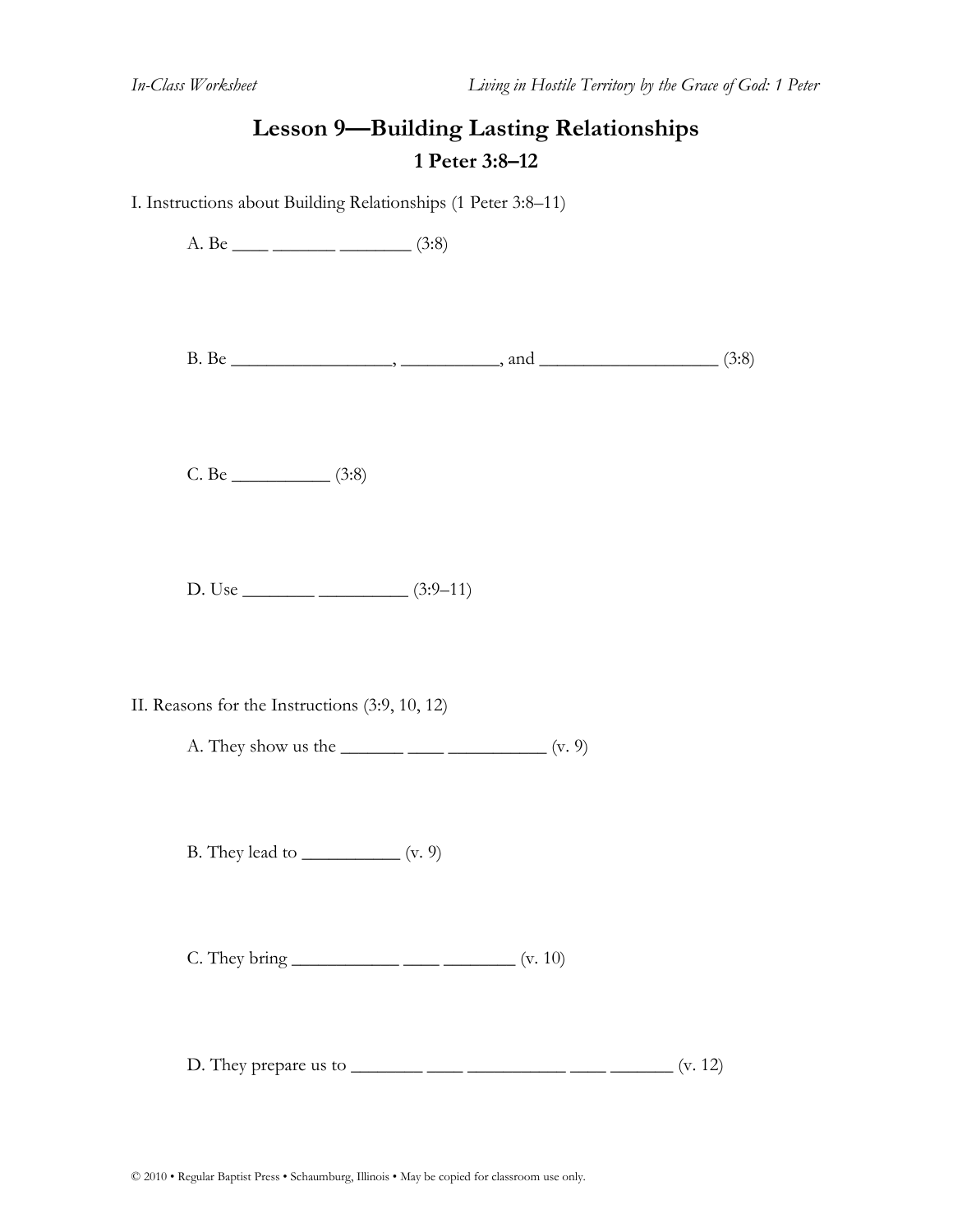#### **Lesson 10—Encouragement in Trials 1 Peter 3:13–22**

I. Encouragement in the Midst of Suffering (1 Pet. 3:13–17)

A. Do what is \_\_\_\_\_\_\_\_ (3:13)

B. Be happy if you \_\_\_\_\_\_\_\_\_\_\_ \_\_\_\_\_\_\_ \_\_\_\_\_\_\_\_\_\_\_\_\_\_\_\_\_\_\_ (3:14, 17)

C. \_\_\_\_\_\_\_\_\_\_\_\_\_ \_\_\_\_\_\_\_\_\_\_\_ in your hearts (3:15)

D. Have a \_\_\_\_\_\_\_\_ \_\_\_\_\_\_\_\_\_\_\_\_\_\_\_ (3:16)

II. The Greatest Example of Suffering (1 Pet. 3:18–22)

A. The \_\_\_\_\_\_\_\_\_\_\_\_\_\_ of the Savior (3:18)

B. The \_\_\_\_\_\_\_\_\_\_\_\_\_\_\_\_\_ of the Savior (3:19, 20)

C. Our hrough the Savior (3:21)

D. The \_\_\_\_\_\_\_\_\_\_\_\_\_\_\_ of the Savior (3:22)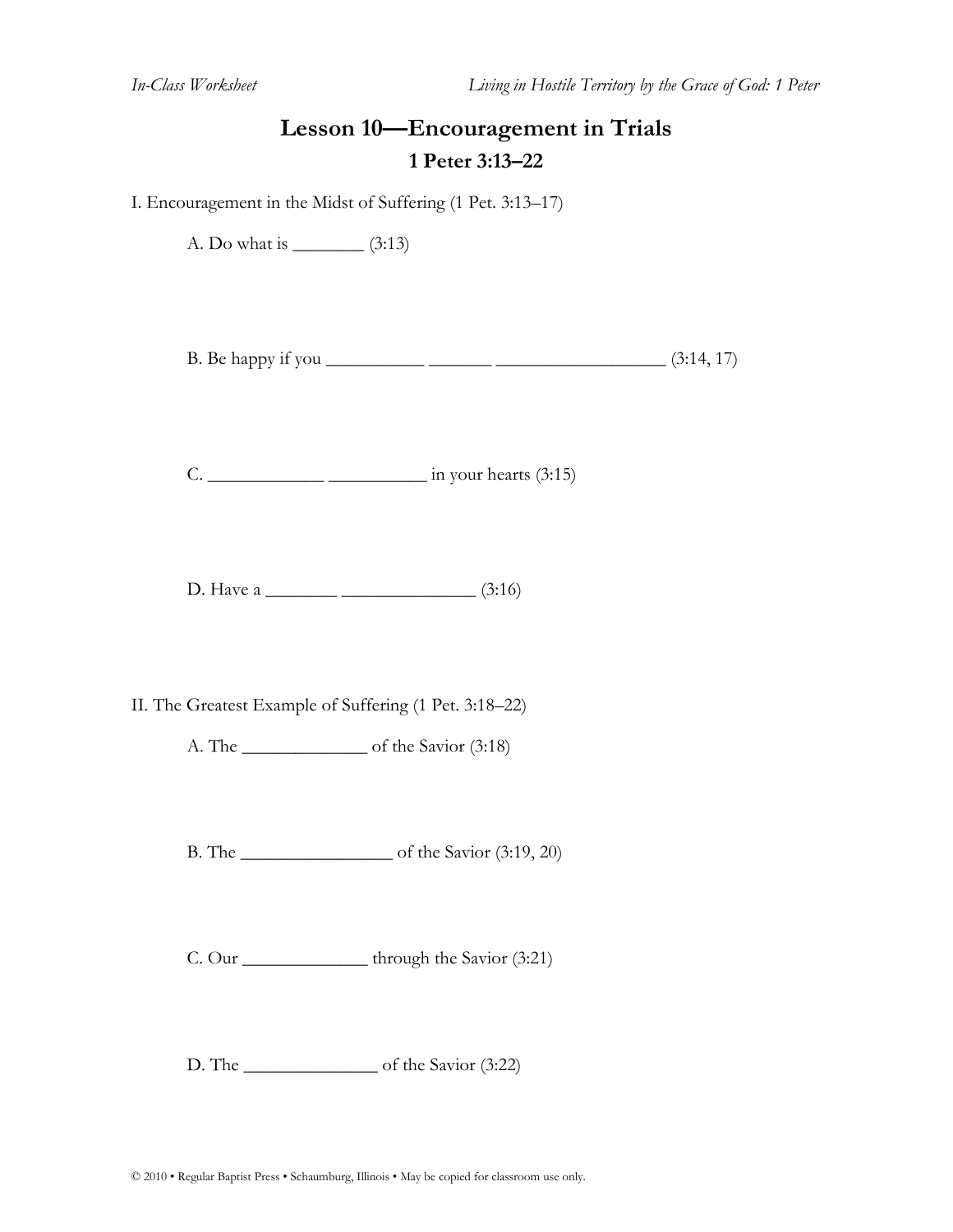### **Lesson 11—Eternal Values 1 Peter 4:1–11**

I. The Believer's Suffering in Light of Christ's Suffering (1 Pet. 4:1–6)

A. The \_\_\_\_\_\_\_\_\_\_\_ of Christ's suffering (4:1)

B. The concerning the believer's suffering (4:1)

C. The  $\qquad \qquad$  of the believer's suffering (4:1–6)

1. Ceasing \_\_\_\_\_\_\_\_\_\_\_ \_\_\_\_\_\_\_ (v. 1)

2. Living to the  $\qquad$  of  $\qquad$   $(v, 2)$ 

3. Being \_\_\_\_\_\_\_\_\_\_\_\_\_\_ (vv. 3–5)

4. The  $\qquad \qquad$  of  $\qquad \qquad$  (4:6)

II. The Believer's Conduct in View of the End Times (1 Pet. 4:7–11)

A. The \_\_\_\_\_\_\_\_\_\_\_\_\_\_\_ of the end times (4:7)

B. The  $\frac{1}{2}$   $\frac{1}{2}$  in view of the end times (4:7–11)

- 1.  ${}^{4}Be$   ${}^{3}$  (v. 7)
	- 2. Watch \_\_\_\_\_\_\_\_ \_\_\_\_\_\_\_\_\_\_\_ (v. 7)
	- 3. Love  $\frac{\ }{\ }$  (v. 8)
	- 4. Show  $\frac{1}{(v. 9)}$
	- 5. Use  $\frac{6}{x}$  for  $\frac{1}{x}$  for  $\frac{1}{x}$  (vv. 10, 11)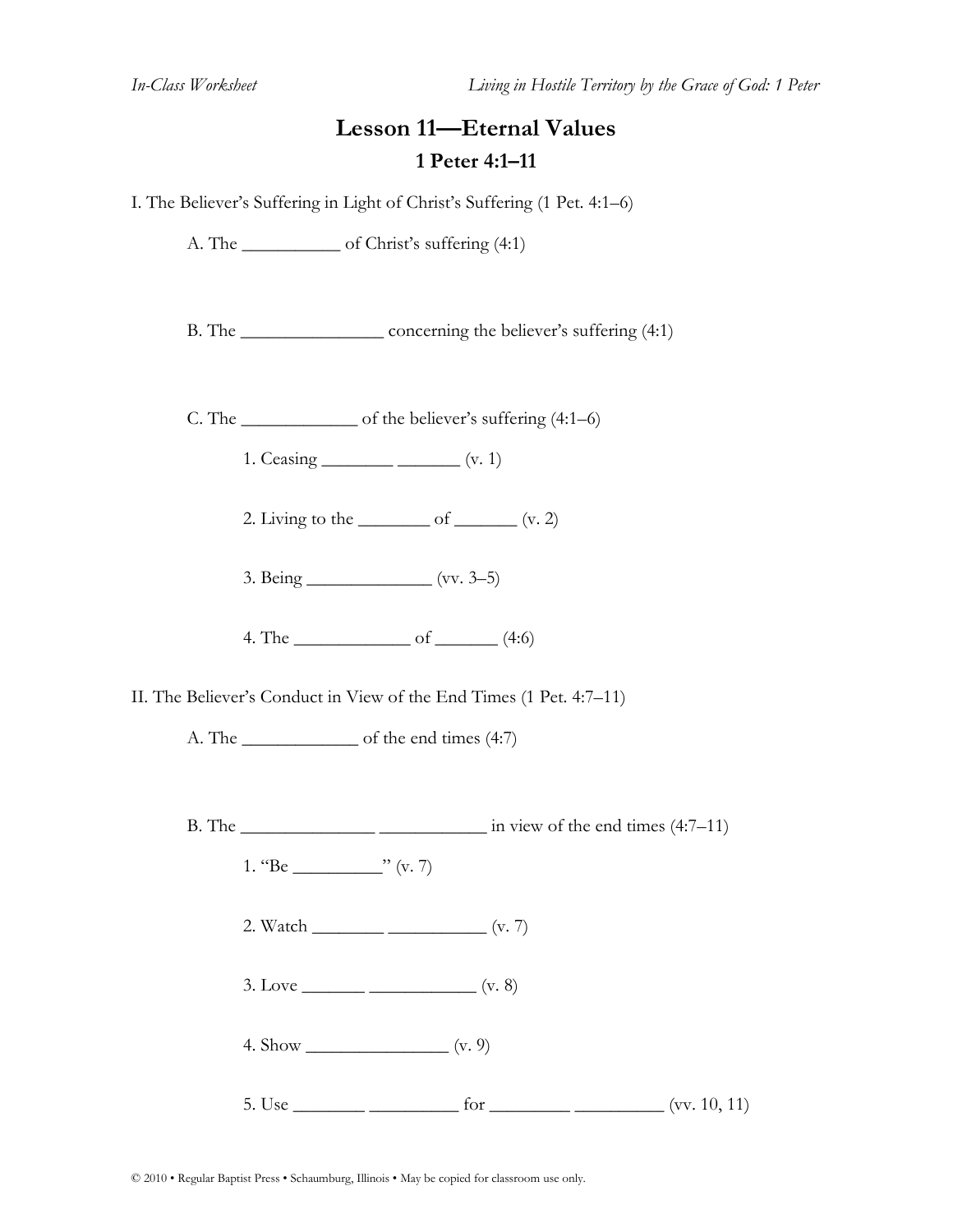# **Lesson 12—Glorify God in Your Trials 1 Peter 4:12–19**

I. The Believer's Attitude in Relation to Suffering (1 Pet. 4:12–14, 16, 19)

A. \_\_\_\_\_\_\_\_\_\_\_\_ suffering (4:12)

B. \_\_\_\_\_\_\_\_\_\_\_\_ in suffering (4:13, 14)

C. \_\_\_\_\_\_\_\_\_\_\_\_ \_\_\_\_\_\_\_ in suffering (4:16)

D.  $\frac{\ }{\ }$   $\frac{\ }{\ }$   $\frac{\ }{\ }$  to  $\frac{\ }{\ }$  in suffering (4:19)

II. The Believer's Action in Relation to Suffering (1 Pet. 4:15, 16)

A. Suffering should not come from \_\_\_\_\_\_\_\_\_\_ \_\_\_\_\_\_\_\_\_\_ (4:15)

B. Suffering should only come from \_\_\_\_\_\_\_\_\_\_ \_\_\_\_\_\_\_\_\_\_ (4:16)

III. The Time of Judgment in Relation to Suffering (1 Pet. 4:17, 18)

A. The judgment of the  $\qquad$  (4:17, 18)

B. The judgment of the \_\_\_\_\_\_\_\_\_\_\_\_\_\_\_ (4:17, 18)